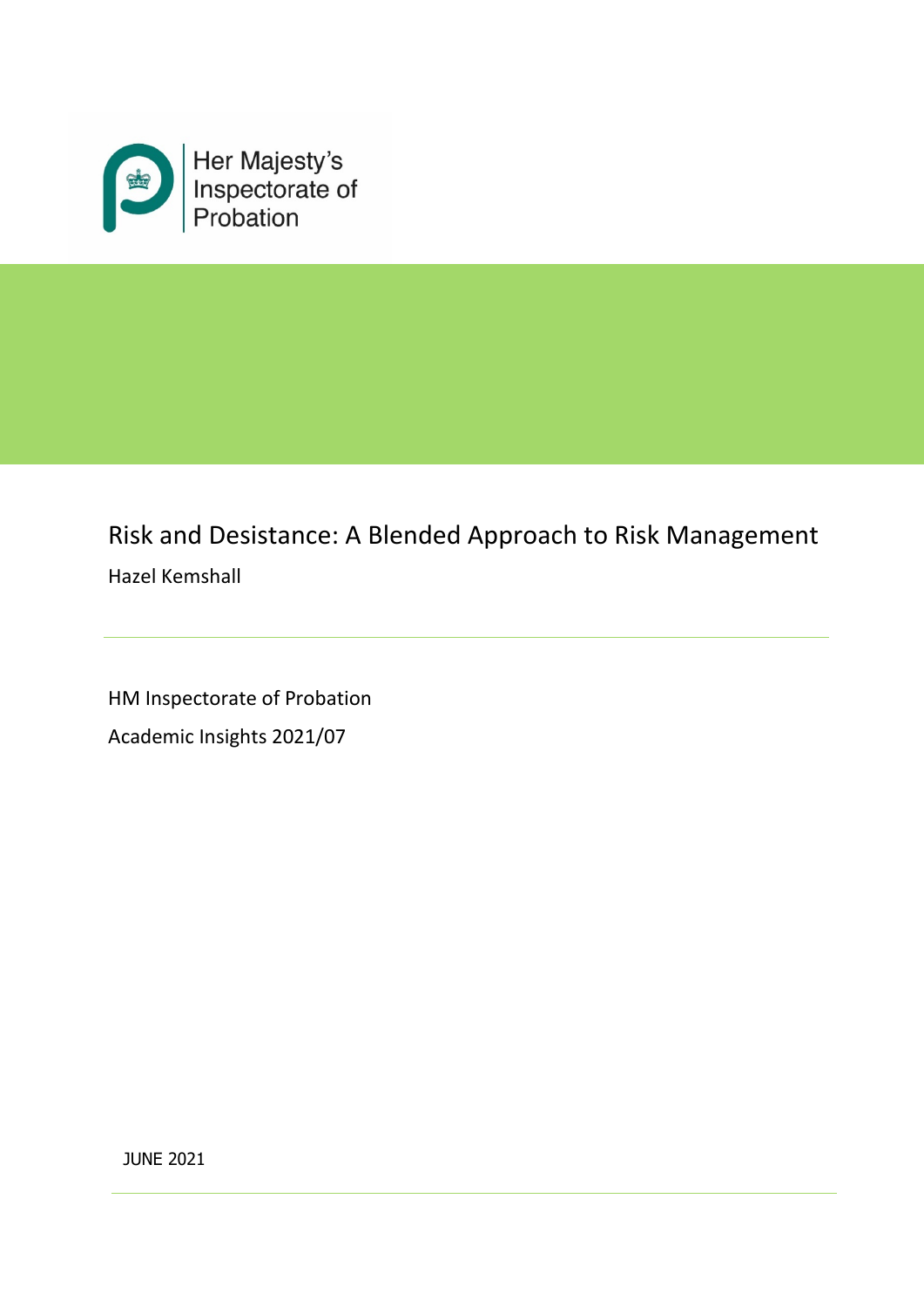## **Contents**

| 3. Conclusion: Reconciling risk and desistance within a safety culture  9 |  |
|---------------------------------------------------------------------------|--|
|                                                                           |  |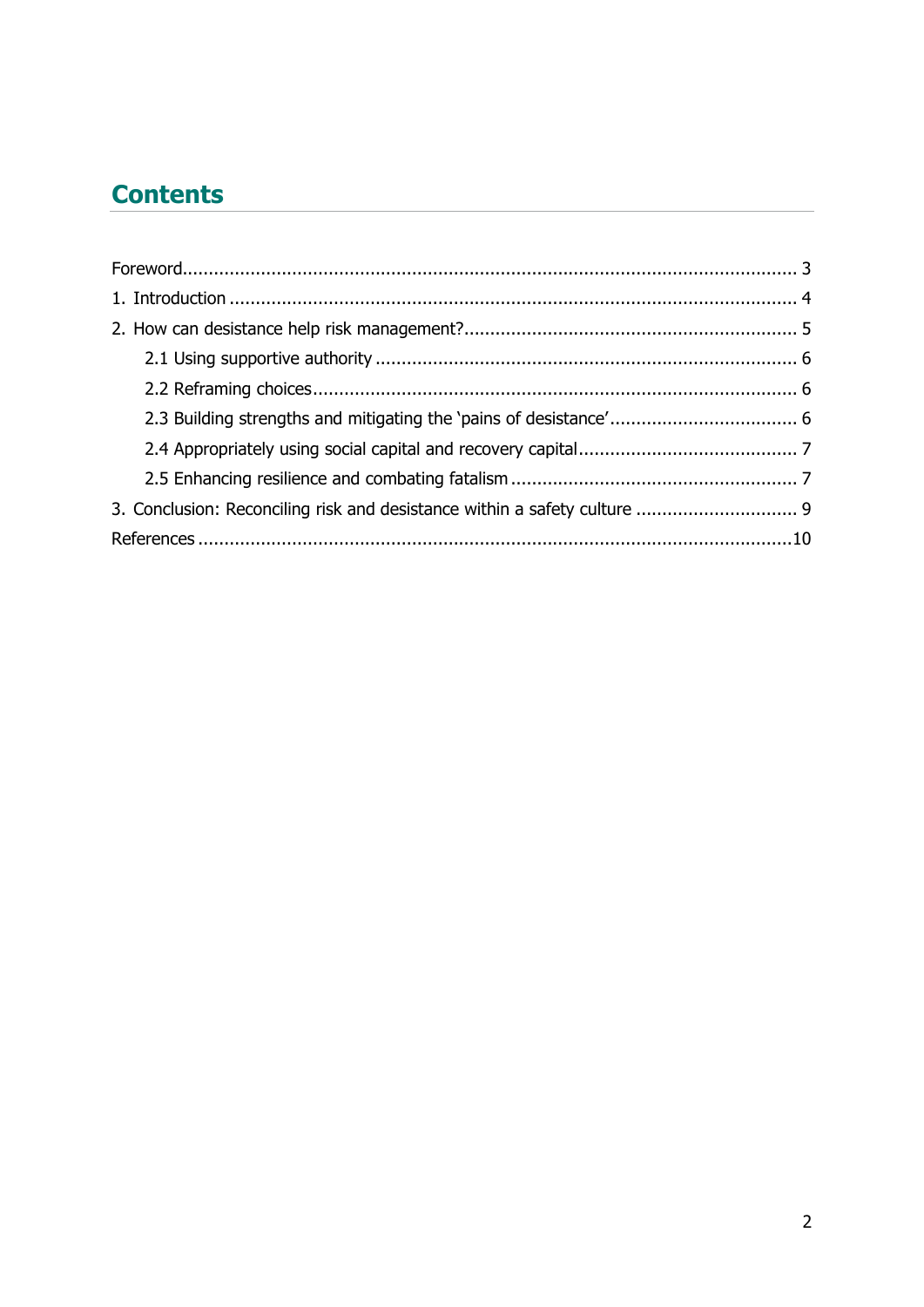## <span id="page-2-0"></span>**Foreword**

HM Inspectorate of Probation is committed to reviewing, developing and promoting the evidence base for high-quality probation and youth offending services. Academic Insights are aimed at all those with an interest in the evidence base. We commission leading academics to present their views on specific topics, assisting with informed debate and aiding understanding of what helps and what hinders probation and youth offending services.

This report was kindly produced by Professor Hazel Kemshall, exploring a blended approach which combines practice to manage risk with practice to enhance desistance. The aim is to reintegrate service users safely into the community, with a dual focus on: (i) protecting the individual from further failure, isolation and stigma; and (ii) protecting the community from further harm. In essence, desistance and risk management operate in tandem to achieve both non-offending and public safety. The key task for practitioners is to act in transparent, defensible and evidential ways, seeking an appropriate balance in each individual case between risk and rights, protection and integration, desistance supportive work and control. Within our routine inspections, we will continue to examine whether there is a sufficient focus on the key goals of supporting desistance and supporting the safety of other people.

Ilt May

**Dr Robin Moore** Head of Research

#### **Author profile**

**Hazel Kemshall** is currently Professor of Community and Criminal Justice at De Montfort University. She has research interests in risk assessment and management of offenders, effective work in multi-agency public protection, and implementing effective practice with high-risk offenders. She has completed research for the Economic and Social Research Council, the Home Office, Ministry of Justice, the Scottish Government, the Risk Management Authority, and the European Union. She has over 100 publications on risk, including Understanding Risk in Criminal Justice (2003, Open University Press), and Understanding the Community Management of High Risk Offenders (2008, Open University). Her most recent book Working With Risk was published by Polity in 2013. She has served on the Parole Board Review Committee, and is a former Member of the Risk Management Authority Scotland and has chaired the Risk Management Plan Approval Committee for Orders for Lifelong Restriction. She has completed research into European information exchange systems on serious violent and sexual offenders who travel across EU borders.

**The views expressed in this publication do not necessarily reflect the policy position of HM Inspectorate of Probation.**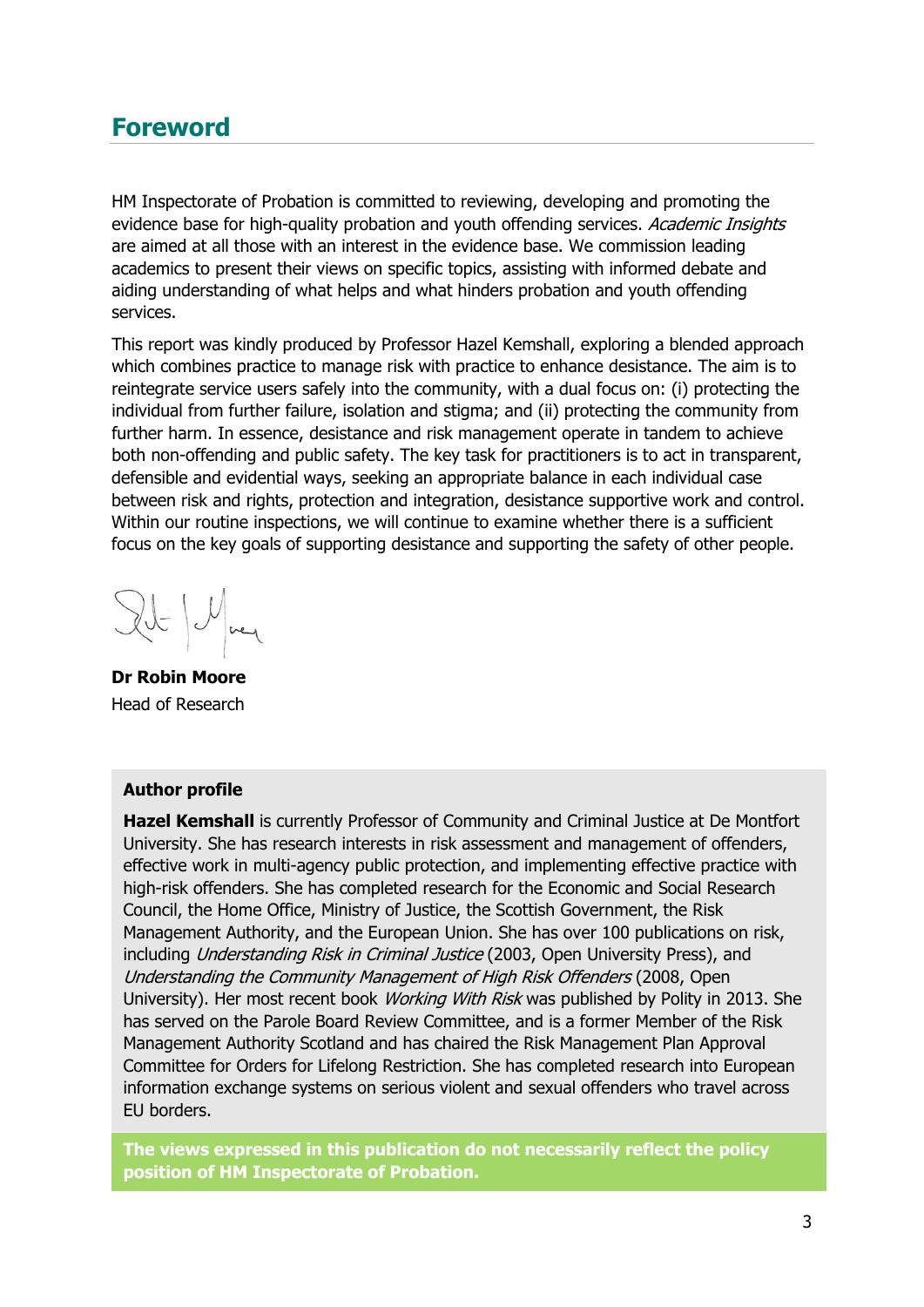## <span id="page-3-0"></span>**1. Introduction**

Since the early 1990s, risk has dominated much of probation practice, driven by both policy and media concerns, and fuelled by high profile risk management failures (e.g. Robert Oliver and Sydney Cooke), and the subsequent News of the World 'Name and Shame' campaign (2000). These concerns continued well into the 2000s (see Sonnex case; The Guardian, 2009). This trend took place within a wider focus on public protection, largely supplanting policy and practice concerns with rehabilitation (McNeill, 2006). However, by the mid to late 2000s, concerns had increased about the over-use of controlling interventions culminating in the Inspectorate report Getting the Right Mix (HM Inspectorate of Probation and HM Inspectorate of Constabulary, 2010) and arguments for mixed interventions that effectively promoted more rehabilitative efforts (Kemshall, 2010; 2018).

The 2000s also saw a growing focus on desistance coupled with a recognition that control and containment alone had a limited long-term impact (Weaver, 2015). Building on both theoretical explorations and empirical studies of desistance, academics and practitioners began to advocate for a combined approach to risk management utilizing controlling and rehabilitative interventions. This was described as 'blended protection' focusing on methods aimed at safely integrating individuals back into the community, and integrating rehabilitative strategies alongside community protection measures (Kemshall, 2008; 2019). These strategies can be understood as 'protective integration' in which the individual is protected from further failure, community retribution and stigma; and the community is protected from further harm (Kemshall, 2008, 2017a). Such strategies seek a balanced approach to risk management focusing on desistance and rehabilitation; changing risky behaviours and meeting legitimate needs; reducing risks and reducing reoffending behaviours; and avoiding over-intrusion on those whose risk does not justify it.

This Academic Insights paper will explore this blended approach to risk management.

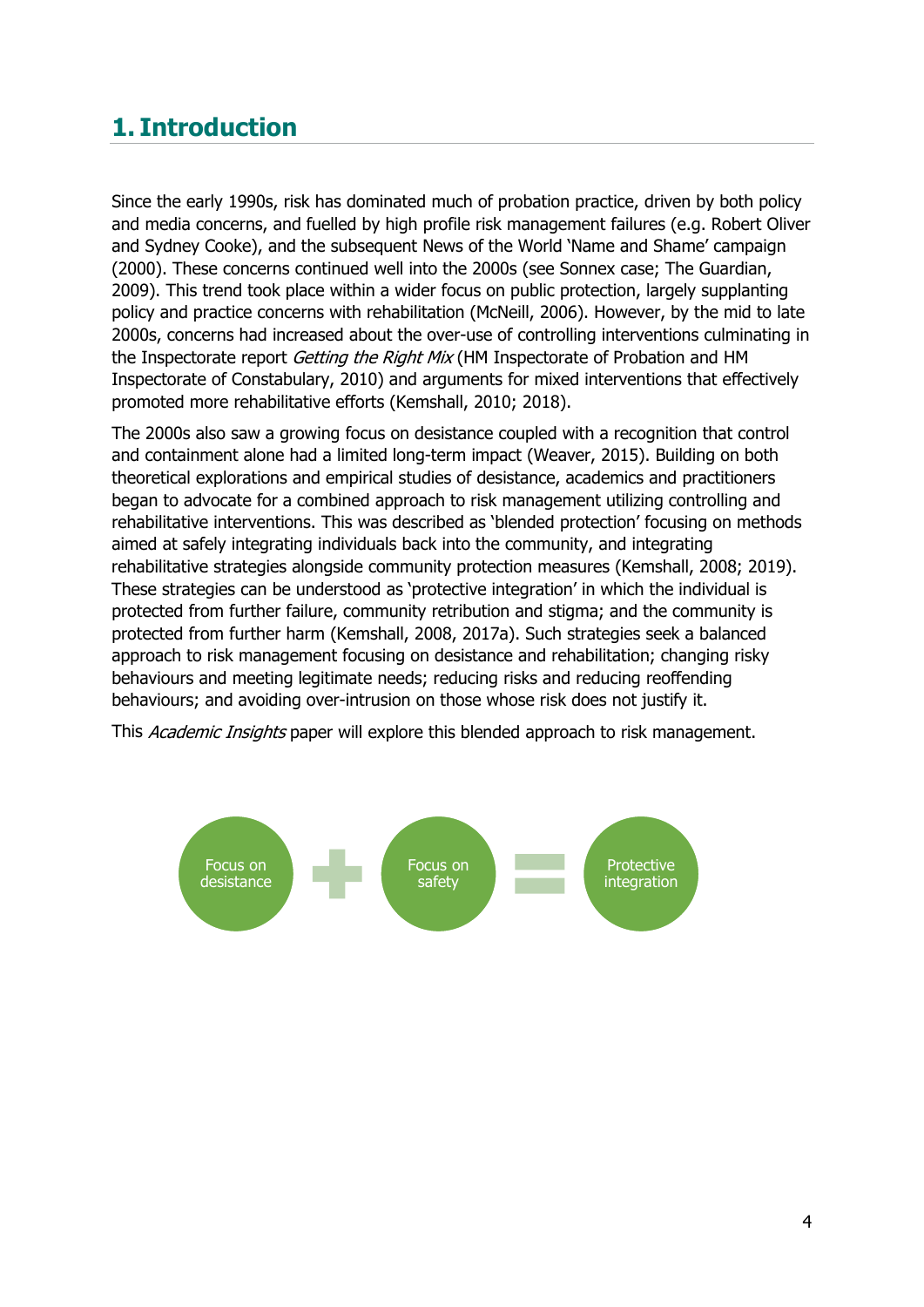## <span id="page-4-0"></span>**2. How can desistance help risk management?**

The perception that risk practice and desistance practice are distinct paradigms remains strong for both practitioners and academics, whilst in practice the boundaries are often less distinct (Kemshall, 2008; 2010; 2019; Weaver 2015). The key aims should be to integrate practice to manage risk with practice to enhance desistance, and to reintegrate service users safely into the community (see Kemshall, 2008; 2010). Intervention strategies seek to achieve desistance, rehabilitation, behaviour change and promotion of self-management, and to safely re-link service users to their communities (Kemshall and McCartan, 2014). This notion of protective reintegration (Kemshall, 2008, p. 127) takes place within a safety culture, with the pursuit of activities and network connections located within this culture. The over-riding question is always 'how can we do this safely?' (Wood and Kemshall, 2007). The focus is on a balanced approach to the 'pursuit of control and the promotion of change' (Weaver and Barry, 2014, p. 153; Weaver and Weaver, 2016).

The research base on desistance has indicated the following as significant in achieving a transition to non-offending, thereby reducing risk and limiting the harm:

- Pro-social supervision and pro-social modelling (Raynor, 2019; Rex and Hosking, 2016).
- Enabling the individual to re-frame goals and to change the cost-benefit see-saw of risk choices (Bottoms and Shapland, 2016; Graham, 2016).
- Interventions to enhance strengths and to build and sustain protective factors (Hazel et al., 2017; King, 2014), including attention to practical issues and mitigating the 'pains of desistance' (Nugent and Schinkel, 2016).
- Support to build and access social capital and the recovery capital required to lead a non-offending life (Best et al., 2018; McCartan and Kemshall, 2020; Weaver, 2015; Weaver and Barry, 2014; Weaver and Weaver, 2016).
- Enabling the individual to build and enhance resilience and coping strategies in order to combat fatalism and failure (Fougere and Daffern, 2011; Martin and Stermac, 2010; Nugent and Schinkel, 2016), and to strengthen self-risk management (Kemshall, 2019).

These will be briefly discussed and their relevance to risk management highlighted.

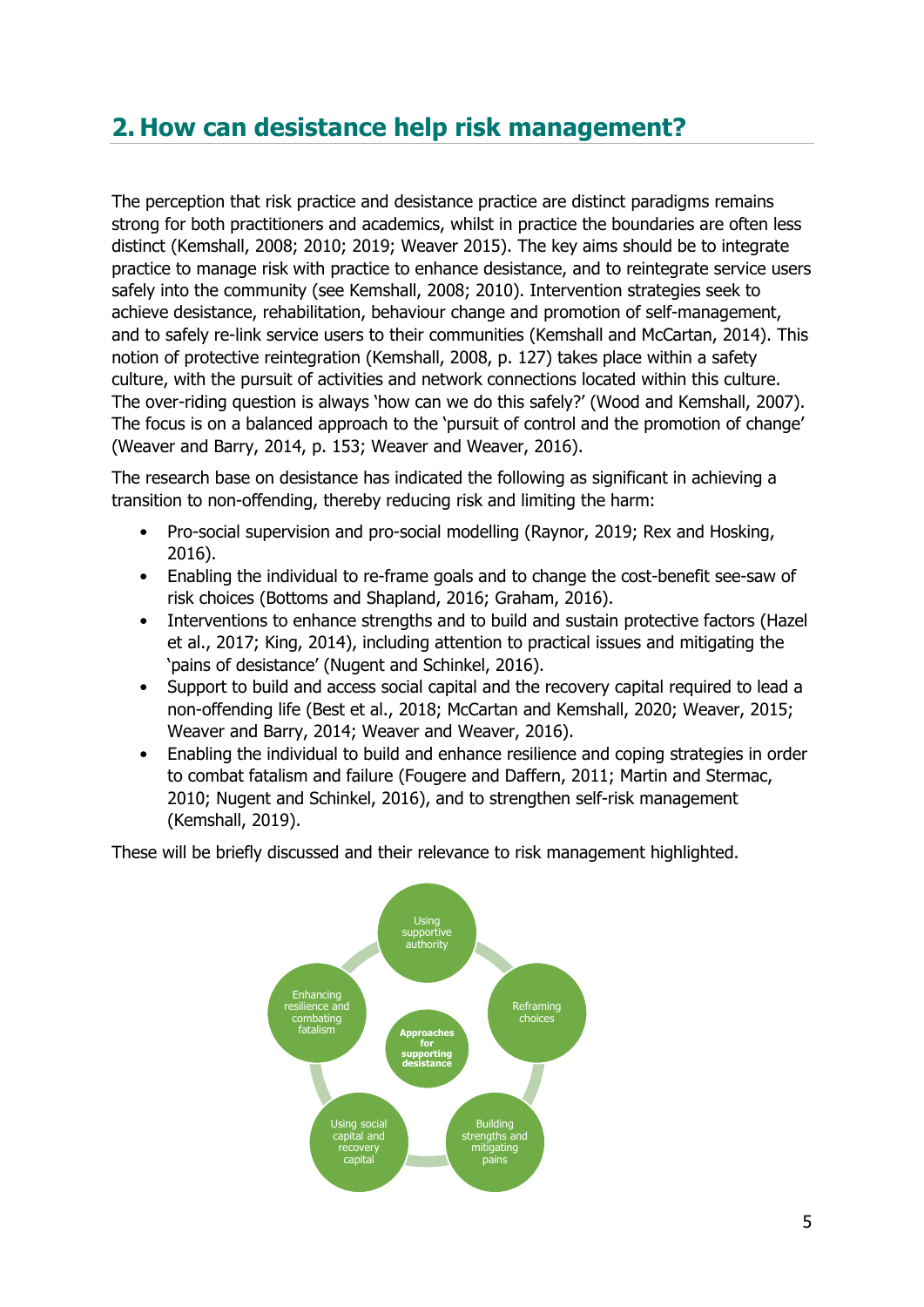#### <span id="page-5-0"></span>**2.1 Using supportive authority**

Skills, particularly those linked to pro-social supervision and pro-social modelling have been seen as critical to effective interactions with probationers (see the earlier *Academic* **Insights [paper 2019/05](https://www.justiceinspectorates.gov.uk/hmiprobation/wp-content/uploads/sites/5/2019/08/Academic-Insights-Raynor.pdf)** by Peter Raynor). However, attention to engagement and forming effective personal relationships with service users has arguably obscured an equally important focus on those skills which aim to change attitudes and behaviours, and which provide for 'effective reinforcement and disapproval, skill building, cognitive restructuring, problem solving, effective use of authority, and advocacy-brokerage' (Bonta and Andrews, 2017, p. 177). Effective risk management benefits from the use of 'supportive authority' (Bush et al., 2016) in which supervisors are prepared to exercise appropriate authority to set expectations and encourage positive choices, censure risky behaviours and negative conduct, and signal disapproval or apply legitimate sanctions (Martin and Robie, 2006; Maruna, 2012).

#### <span id="page-5-1"></span>**2.2 Reframing choices**

Understanding the individual's framing of risk choices is also critical to effective risk management. Whilst we may view such behaviours as risky, the individual may see them as rewarding or as intrinsically part of their habituated behaviours and self-identity. Central to effective risk management is the sound reframing of the cost-benefits of risky behaviour and the commitment of the service users to this reframing, with constant reinforcement from the supervisor (Hazel et al., 2017).

Again, supportive authority can be useful in reflecting back the consequences of choices for the service user and others, and enabling the exploration of positive alternatives. Desistance research has been helpful in understanding this process of reframing (King, 2014; Weaver and Barry, 2014; Wolfgabreal, Day and Ward, 2014). In particular by providing insights into reluctance to change (Farrow, Kelly and Wilkinson, 2007), and in foregrounding the notion of 'hooks for change' (Giordano et al., 2002). These 'hooks' require active exploration and creation by supervisors, with the offering of opportunities to service users, while also being accompanied by work to enable service users to gain the necessary skills and competences to take such opportunities (McCartan and Kemshall, 2020). These skills include practical problem-solving skills; emotional regulation and self-management; and interpersonal skills – all supported by research as effective mechanisms for promoting desistance (see Healey, 2014; King, 2014; McCartan and Kemshall, 2020).

#### <span id="page-5-2"></span>**2.3 Building strengths and mitigating the 'pains of desistance'**

The 'pains of desistance' can be considerable (Nugent and Schinkel, 2016), and practitioners have a key role in assisting service users to navigate and overcome them. These 'pains' are primarily social isolation (or the fear of it), failure to achieve or sustain key pro-social goals (or fear of failure), lack of acceptance of a new pro-social identity by others, and lack of community acceptance over the longer-term (Best et al., 2018). These barriers are considerable, and can prevent service users shedding the offender label and stigma, and can prevent genuine and meaningful reintegration into communities (Best et al., 2018). This can result in individuals living lives largely disconnected from mainstream communities, and in situations of strain and fearfulness in which positive acceptance and reinforcement of the new non-offending identity is lacking (Best and Savic, 2015). Maintaining non-offending and self-risk management in these circumstances is challenging. As Nugent and Schinkel put it: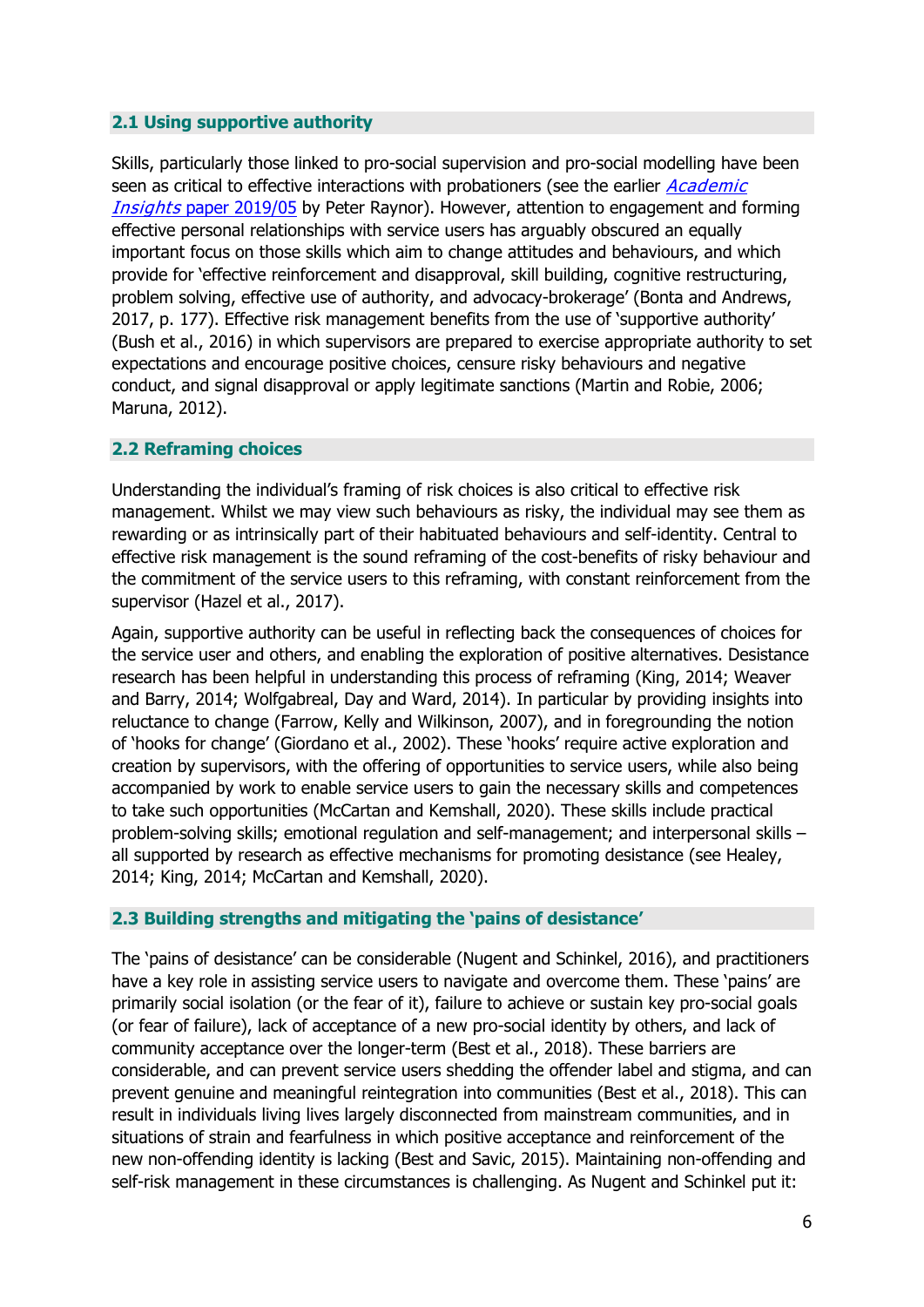'desistance for some is not just a 'process' but rather more like an endurance test with little to no reward for their efforts' (2016, p. 580). In such circumstances, practitioners should not underestimate the importance of personal support, praise, and simply walking alongside the service user during this difficult journey.

#### <span id="page-6-0"></span>**2.4 Appropriately using social capital and recovery capital**

Many offenders and ex-offenders experience negative social capital in the form of stigma and rejection (Best and Savic, 2015; McCartan and Gotch, 2020). Many will have used, and may continue to use, criminally-based social capital. Enabling access to, and sustaining use of, positive social capital has thus been seen as intrinsic to the desistance process (Farrall 2004).

However, in practice this requires a nuanced understanding and use of social capital by practitioners. In brief, social capital comprises both bonding and bridging capital. In essence, bonding capital secures and reinforces belonging, and bridging capital enables access to new groups, networks and opportunities (Claridge, 2018; Putnam, 2000). Offenders transitioning to non-offending may feel the pull of bonded negative social capital, back to existing criminal groups. In addition, scoping and accessing the type of bridging social capital likely to result in positive change, access to new opportunities, and access to new positive groups which provide true acceptance can be very hard for offenders to achieve.

Practitioners have a significant role in scoping and accessing bridging social capital through support networks, educational and employment opportunities, volunteering and mentoring, and supportive community groups (see the earlier *[Academic Insights](https://www.justiceinspectorates.gov.uk/hmiprobation/wp-content/uploads/sites/5/2021/06/Academic-Insights-Albertson-KM-design2-RM.pdf)* paper 2021/06 by Katherine Albertson). Creating the 'bridge' of the right type at the right time is crucial. However, a critical question when bridging is the test of "how can this be done safely?"; and what additional measures may be required to make the bridge safer and more acceptable for both the individual service user and the community. This must include attention to how the use of bridging capital will be used, mechanisms to monitor how effective it is in reducing reoffending, and a clear strategy for managing its safe use over time.

Recovery capital, that is the total sum of the resources available that an individual can draw on, is also important to desistance (McCartan and Kemshall, 2020). Notably, it includes personal skills, pro-social values, beliefs and attitudes that can sustain non-offending and 'enhance social conformity and rule compliance' (McCartan and Kemshall, 2020, p. 91). Promoting and improving recovery capital is essential to enabling long-term self-risk management.

#### <span id="page-6-1"></span>**2.5 Enhancing resilience and combating fatalism**

Hope and agency have been seen as key elements of the desistance process (Fougere and Daffern, 2011; Martin and Stermac, 2010). Wolfgabreal, Day and Ward (2014) argue for case supervision that promotes self-efficacy, agency, optimism and hope. Agency and self-efficacy are required elements for successful desistance and self-risk management (Johnston, Brezina and Crank, 2019). Johnston et al.'s study found that service users able to desist used a 'language of agency' and saw themselves as capable of influencing their actions and environment. Conversely, persistent offenders saw themselves as victims of circumstance, unable to influence actions or events, and portrayed themselves in helpless terms and as even 'doomed to deviance' (2019, p. 60).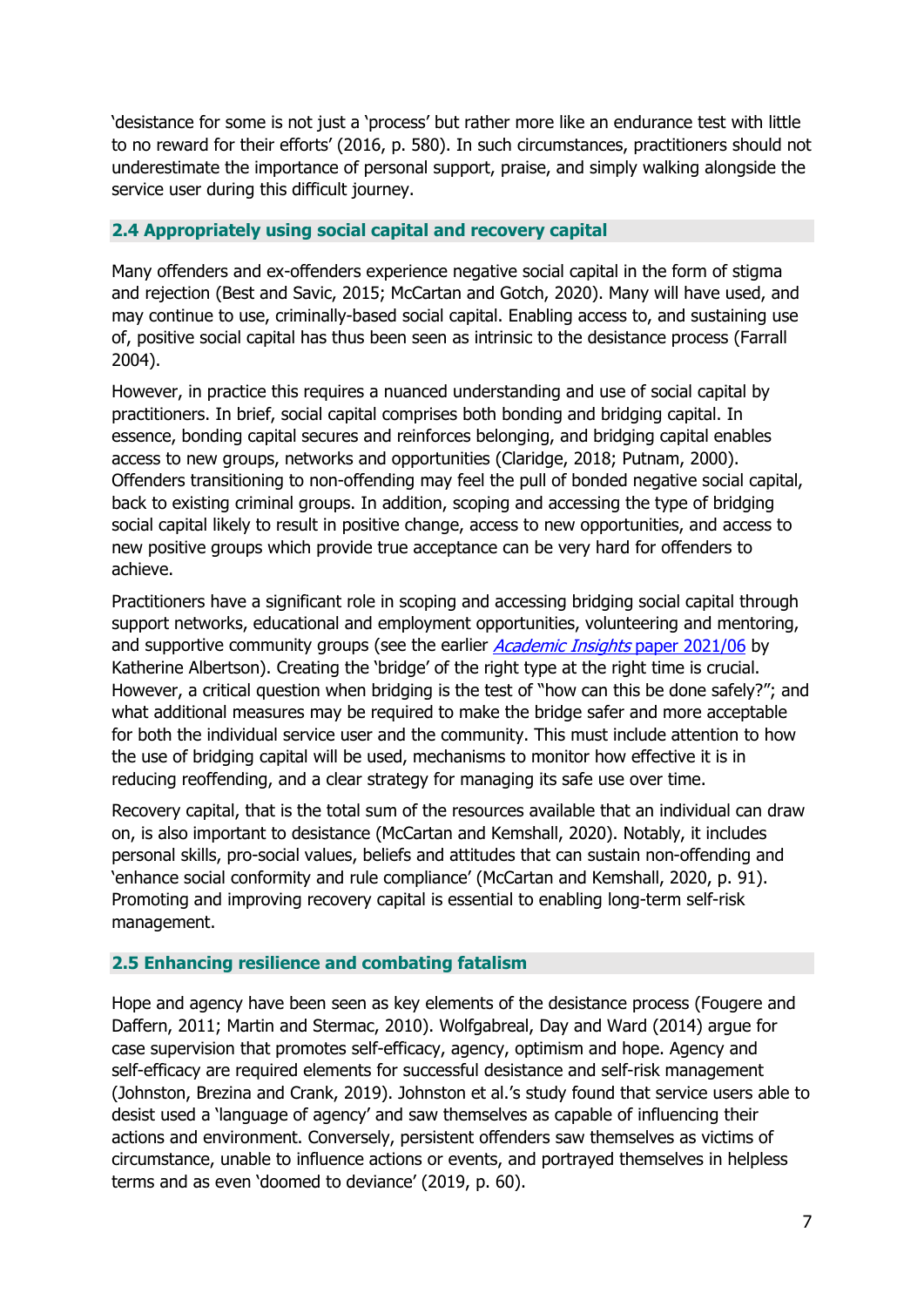<span id="page-7-0"></span>Fatalism has also been associated with risk, and failure to self-regulate risk (Denney, 2005; Kemshall, 2008). A practitioner focus on agency and efficacy is thus helpful to risk management. Enhancing coping and resilience to failure is also important (Fougere and Daffern, 2011), and given the challenges of the self-risk management and desistance journey, practitioners should give this considerable attention. Practical skill building and the enhancement of recovery capital can assist individuals to successfully manage situations of adversity without reoffending and recovery capital can promote resilience (Fougere, Daffern, and Thomas, 2012; Gomm, 2015; Hodgkinson et al., 2020).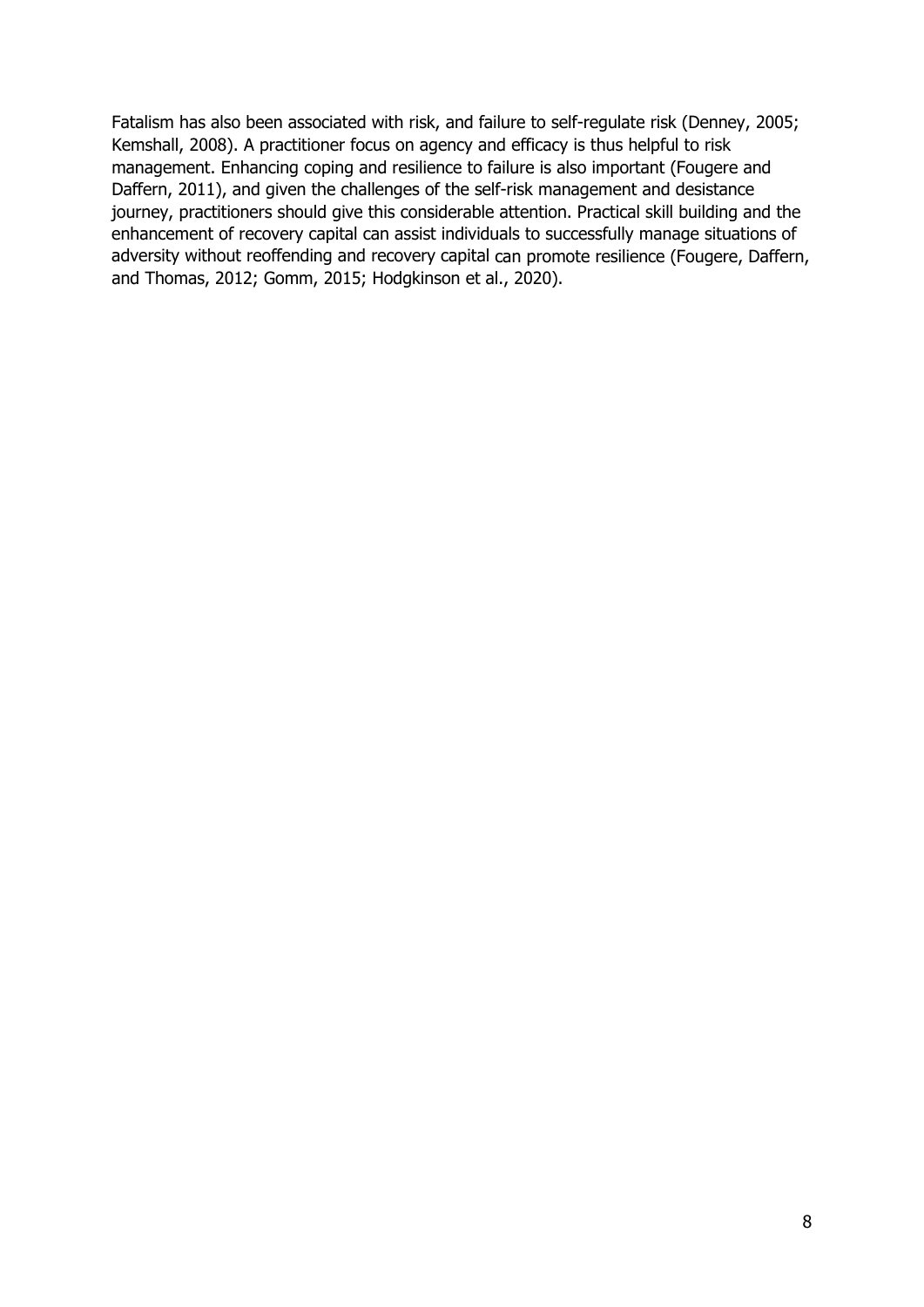## **3. Conclusion: Reconciling risk and desistance within a safety culture**

Desistance and risk management can be understood as two sides of the same coin, and can work in tandem to achieve both non-offending and public safety. However, the overarching aim is public safety, and this provides a context for all work with service users (Kemshall, 2017b). This does not mean an automatic default to over-precaution and an uncritical pursuit of safety, but it does mean that critical questions have to be applied to practice decisions. For example:

- Asking whether something can be done safely (e.g. the service user joining a group, becoming a volunteer), and assessing and evidencing the answer to this question.
- Asking what could be put into place to make it safer and thereby potentially acceptable.
- If concluding that it is not safe, clearly articulating and recording the grounds and evidence base for this conclusion. And considering what alternatives might be better.
- Actions must be proportionate with a level that is commensurate with public safety; you can be precautionary up to a point, but this must be evidenced, reasonable, and justified.
- Remembering that all decisions potentially come under public scrutiny, including legal challenge. So be prepared, be explicit, and record well.

All risk work is ultimately a balance between risk and rights, protection and integration, desistance supportive work and control, with the appropriate balance tailored to the individual service user. The art of professional practice is the skill to weigh up such balancing acts in a transparent, defensible and evidential way.

<span id="page-8-0"></span>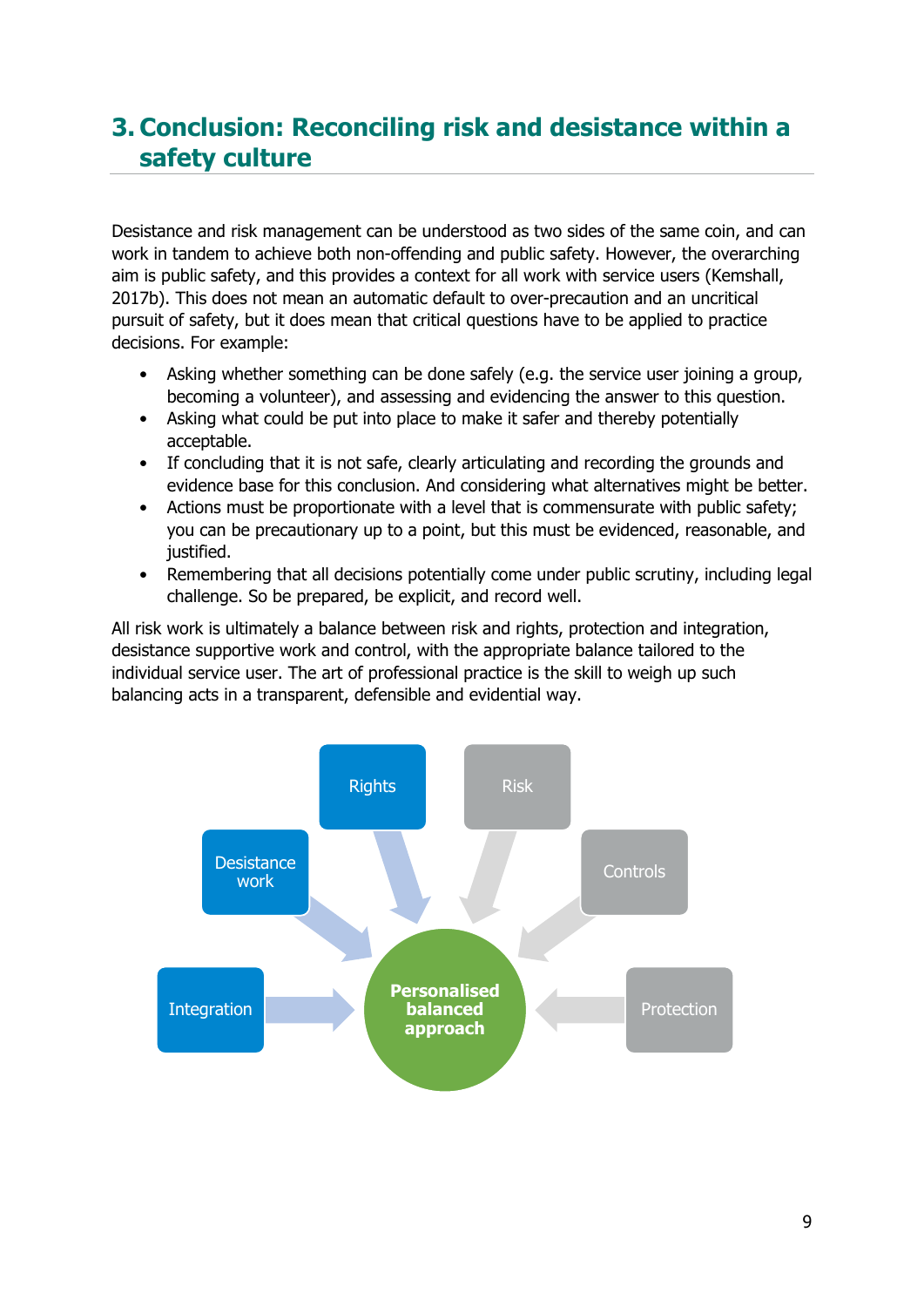### **References**

Albertson, K. (2021). Social capital building supporting the desistance process. HM Inspectorate of Probation Academic Insights 2021/06. Available at: [https://www.justiceinspectorates.gov.uk/hmiprobation/wp](https://www.justiceinspectorates.gov.uk/hmiprobation/wp-content/uploads/sites/5/2021/06/Academic-Insights-Albertson-KM-design2-RM.pdf)[content/uploads/sites/5/2021/06/Academic-Insights-Albertson-KM-design2-RM.pdf](https://www.justiceinspectorates.gov.uk/hmiprobation/wp-content/uploads/sites/5/2021/06/Academic-Insights-Albertson-KM-design2-RM.pdf) (Accessed: 18 June 2021).

Best, D. (2019). Pathways to Recovery and Desistance: The Role of the Social Contagion of Hope. Policy Press.

Best, D., Musgrove, A. and Hall, L. (2018). 'The bridge between social identity and community capital on the path to recovery and desistance', *Probation Journal*, 65(4), pp. 394-406.

Best, D. and Savic, M. (2015). 'Substance Abuse and offending: Pathways to recovery', in Sheehan, R. and Ogloff, J. (eds.) Working within the forensic paradigm: Cross-discipline approaches for policy and practice. Routledge: Abingdon, Oxon.

Bush, J., Harris, D. M. and Parker, R. J. (2016). Cognitive Self Change: How Offenders Experience the World and What We Can Do About It. John Wiley. See chap. 4 Supportive Authority and the Strategy of Choices. pp. 97-117.

Bottoms, A.E. and Shapland, J. (2016). 'Learning to desist in early adulthood: the Sheffield Desistance Study', in Shapland, J., Bottoms, A.E. and Farrall, S. (eds.) Global perspectives on desistance: reviewing what we know and looking to the future. London: Routledge.

Claridge, T. (2018). 'Functions of social capital – bonding, bridging, linking', Social Capital Research, 20 January 2018. Available at: [https://d1fs2th61pidml.cloudfront.net/wp](https://d1fs2th61pidml.cloudfront.net/wp-content/uploads/2018/11/Functions-of-Social-Capital.pdf?x91095)[content/uploads/2018/11/Functions-of-Social-Capital.pdf?x91095](https://d1fs2th61pidml.cloudfront.net/wp-content/uploads/2018/11/Functions-of-Social-Capital.pdf?x91095) (Accessed: 9 March 2021).

Denney, D. (2005). Risk. London: Routledge.

Farrall, S. (2004). 'Social capital, probation supervision and desistance from crime', in Maruna, S. and Immarigeon, R. (eds.) After crime and punishment: ex-offender reintegration and desistance from crime. Willan: Cullompton.

Farrow, K., Kelly, G. and Wilkinson, B. (2007). Offenders in Focus: Risk, responsivity and diversity. Bristol: Policy Press.

Fougere, A. and Daffern, M. (2011). 'Resilience in young offenders', International Journal of Forensic Mental Health, 10(3), pp. 244-253.

Fougere, A, Daffern, M., and Thomas, S. (2012). 'Towards an empirical conceptualisation of resilience in young adult offenders', Journal of Forensic Psychiatry and Psychology, 23(5-6), pp. 706-721.

Giordano, P. C., Cernkovich, S. A., and Rudolph, J. L. (2002). 'Gender, crime and desistance: Towards a theory of cognitive transformation', American Journal of Sociology, 107, pp. 990-1064.

Gomm, R. (2015). 'Women's desistance from crime: recovery', Clinks. Available at: <https://www.clinks.org/community/blog-posts/womens-desistance-crime-recovery> (Accessed: 25 November 2020).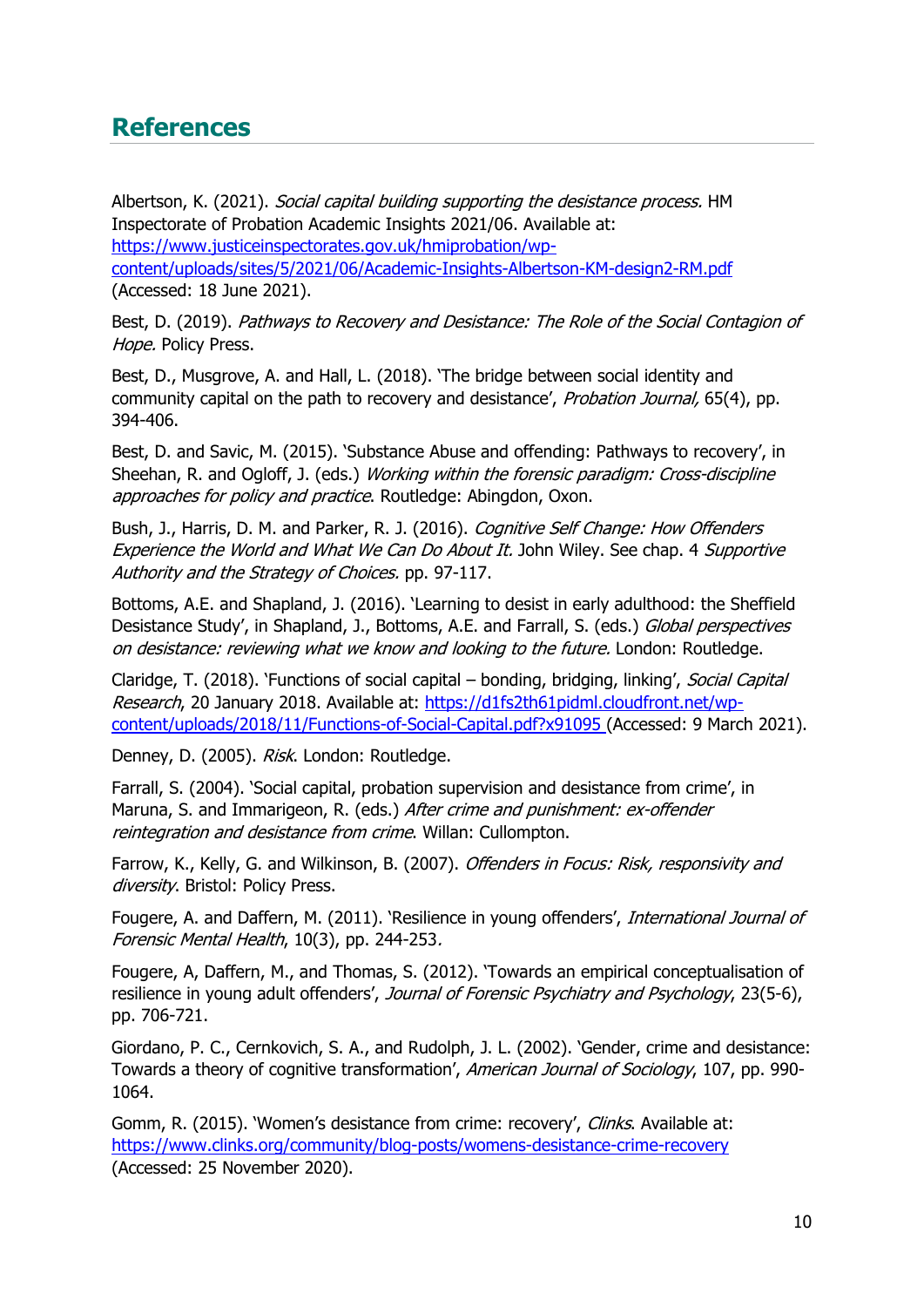Graham, H. (2016). Rehabilitative Work: Supporting Desistance and Recovery, London: Routledge.

The Guardian (2009). 'Probation service failing to learn lessons over murder of French students, inquiry finds', 2 November [Online]. Available at:

[https://www.theguardian.com/society/2009/nov/02/probation-service-monitoring-inquiry](https://www.theguardian.com/society/2009/nov/02/probation-service-monitoring-inquiry-sonnex)[sonnex](https://www.theguardian.com/society/2009/nov/02/probation-service-monitoring-inquiry-sonnex) (Accessed: 9 March 2021).

Hazel, N., with Goodfellow, P., Liddle, M., Bateman, T. and Pitts, J. (2017). "Now all I care about is my future": Supporting the shift – Framework for the effective resettlement of young people leaving custody. London: Nacro. Available at:

[http://www.beyondyouthcustody.net/wp-content/uploads/Now-all-I-care-about-is-my](http://www.beyondyouthcustody.net/wp-content/uploads/Now-all-I-care-about-is-my-future-Supporting-the-shift-full-research-report.pdf)[future-Supporting-the-shift-full-research-report.pdf](http://www.beyondyouthcustody.net/wp-content/uploads/Now-all-I-care-about-is-my-future-Supporting-the-shift-full-research-report.pdf) (Accessed: 19 November 2020).

Healy, D. (2014). 'Becoming a desister: Exploring the role of agency, coping and imagination in the construction of a new self'. British Journal of Criminology, 54(5), pp. 873–891.

HM Inspectorate of Probation and HM Inspectorate of Constabulary (2010). Restriction and rehabilitation: Getting the right Mix: An inspection of the management of sexual offenders in the community. A joint inspection by HMI Probation and HMI Constabulary. London: Criminal Justice Joint Inspection. Available at:

[https://www.justiceinspectorates.gov.uk/probation/wp](https://www.justiceinspectorates.gov.uk/probation/wp-content/uploads/sites/5/2014/03/Sex_Offenders_Report-rps.pdf)[content/uploads/sites/5/2014/03/Sex\\_Offenders\\_Report-rps.pdf](https://www.justiceinspectorates.gov.uk/probation/wp-content/uploads/sites/5/2014/03/Sex_Offenders_Report-rps.pdf) (Accessed: 9 March 2021).

Hodgkinson, R., Beattie, S., Roberts, R. and Hardy, L. (2020). 'Psychological Resilience Interventions to Reduce Recidivism in Young People: A Systematic Review', Adolescent Research Review. Available at: [https://link.springer.com/article/10.1007/s40894-020-00138](https://link.springer.com/article/10.1007/s40894-020-00138-x) [x](https://link.springer.com/article/10.1007/s40894-020-00138-x) (Accessed: 25 November 2020)

Johnston, T.M., Brezina, T. and Crank, B.R. (2019). 'Agency, Self-Efficacy, and Desistance from Crime: an Application of Social Cognitive Theory', Journal of Developmental and Life-Course Criminology, 5, pp. 60–85.

Kemshall, H. (2008). Understanding the Community Management of High Risk Offenders. Open University McGraw Hill.

Kemshall, H. (2010). 'The role of risks, needs and strengths assessment in improving the supervision of offenders', in: McNeill, F., Raynor, P. and Trotter, C. (eds.) Offender Supervision: New Directions in Theory, Research and Practice. Abindgon: Willan Publishing, pp. 155-171.

Kemshall, H. (2017a). 'The Historical Evolution of Sex Offender Risk Management', in: McCartan, K. and Kemshall, H. (eds.) Contemporary Sex Offender Management, Vol 1. Switzerland: Palgrave MacMillan, pp. 205-230.

Kemshall, H. (2017b). 'Risk, Actuarialism and Punishment', Oxford Criminology and Criminal Justice. Available at:

[http://criminology.oxfordre.com/view/10.1093/acrefore/9780190264079.001.0001/acrefore-](http://criminology.oxfordre.com/view/10.1093/acrefore/9780190264079.001.0001/acrefore-9780190264079-e-243)[9780190264079-e-243](http://criminology.oxfordre.com/view/10.1093/acrefore/9780190264079.001.0001/acrefore-9780190264079-e-243) (Accessed: 9 March 2021).

Kemshall, H. (2018). 'The rise of risk in probation work: historical reflections and future speculations', in: Priestley, P. and Vanstone, M. (eds.) Probation and Politics: Academic Reflections from Former Practitioners. Palgrave.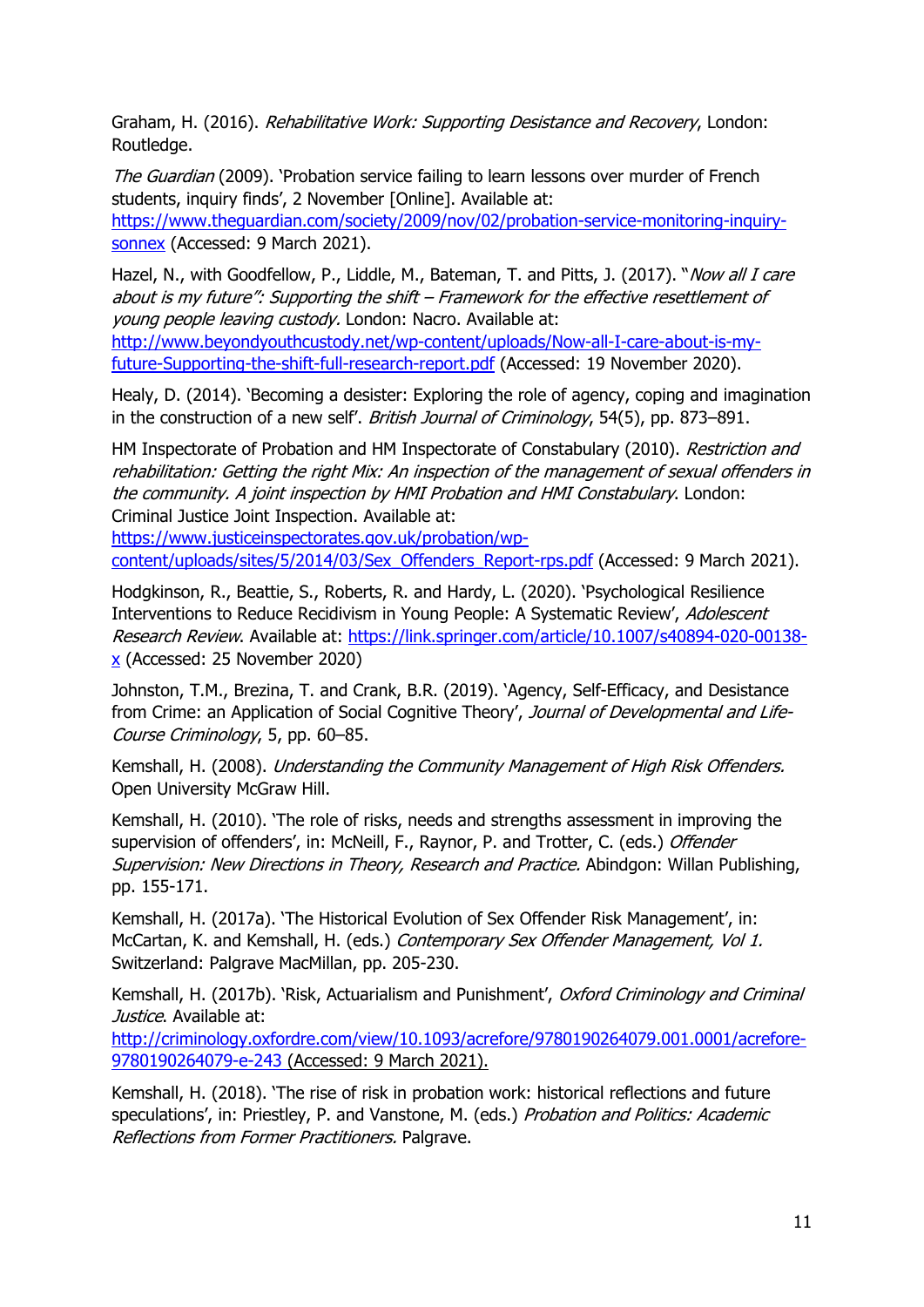Kemshall, H. (2019). 'A critical review of risk assessment policy and practice since the 1990s, and the contribution of risk practice to contemporary rehabilitation of offenders', in: McNeill, F. et al. (eds.) The Routledge Companion to Rehabilitative Work in Criminal Justice. London: Routledge.

Kemshall, H. and McCartan, K. (2014). 'Managing Sex Offenders in the UK: Challenges for Policy and Practice', in: McCartan K. (eds.) Responding to Sexual Offending, Palgrave Studies in Risk, Crime and Society. London: Palgrave Macmillan.

King, S. (2014). *Desistance Transitions and the Impact of Probation*. Abingdon, Oxon: Routledge.

Martin, C. and Robie, D. (2006). Strengths-Based Supervision: Supportive Authority, Intentional Interventions, and Habits of Mind. Vermont Department of Corrections. Available at: [http://www.chsvt.org/wdp/Strength\\_Based\\_Supervision\\_VT\\_WDP.pdf](http://www.chsvt.org/wdp/Strength_Based_Supervision_VT_WDP.pdf) (Accessed: 9 March 2021).

Martin, K. and Stermac, L. (2010). 'Measuring Hope: Is Hope Related to Criminal Behaviour in Offenders?', International Journal of Offender Therapy and Comparative Criminology, 54(5), pp. 693-705.

Maruna, S. (2012). 'Elements of Successful Desistance Signalling', Criminology and Public Policy, 11(1), pp. 73- 86.

McCartan, K. and Gotch, K. (2020). 'International Approaches to the Management of Perpetrators of Sexual Harm Policy', in: J. Proulx, F. Cortoni, L. Craig, and E. Letourneau (eds.) The Wiley Handbook of What Works with Sexual Offenders: Contemporary Perspectives in Theory, Assessment, Treatment, and Prevention. Wiley. Available at: <https://onlinelibrary.wiley.com/doi/book/10.1002/9781119439325> (Accessed: 9 March 2021).

McCartan, K. and Kemshall, H. (2020). 'The Potential Role of Recovery Capital in Stopping Sexual Offending: Lessons from Circles of Support and Accountability to Enrich Practice', Irish Probation Journal, 17, pp. 87- 106.

McNeill, F. (2006). 'A desistance paradigm for offender management', Criminology and Criminal Justice,  $6(1)$ , pp. 39–62.

News of the World (2000). 'Named, Shamed', 23 July, p.1. (Note: The paper published 43 names and photos of convicted paedophiles on its front page).

Nugent, B., and Schinkel, M. (2016). 'The Pains of Desistance', Criminology and Criminal Justice, 16(5), pp. 568-584.

Putnam, Robert D. (2000). Bowling Alone: The Collapse and Revival of American Community. New York: Simon & Schuster.

Raynor, P. (2019). Supervision Skills for Probation Practitioners. HM Inspectorate of Probation Academic Insights 2019/05. Available at: [https://www.justiceinspectorates.gov.uk/hmiprobation/wp](https://www.justiceinspectorates.gov.uk/hmiprobation/wp-content/uploads/sites/5/2019/08/Academic-Insights-Raynor.pdf)[content/uploads/sites/5/2019/08/Academic-Insights-Raynor.pdf](https://www.justiceinspectorates.gov.uk/hmiprobation/wp-content/uploads/sites/5/2019/08/Academic-Insights-Raynor.pdf) (Accessed: 9 March 2021).

Rex, S. and Hosking, N. (2016). 'A collaborative approach to developing probation practice: Skills for effective engagement, development and supervision (SEEDS)', Probation Journal, 60(3), pp. 332-338.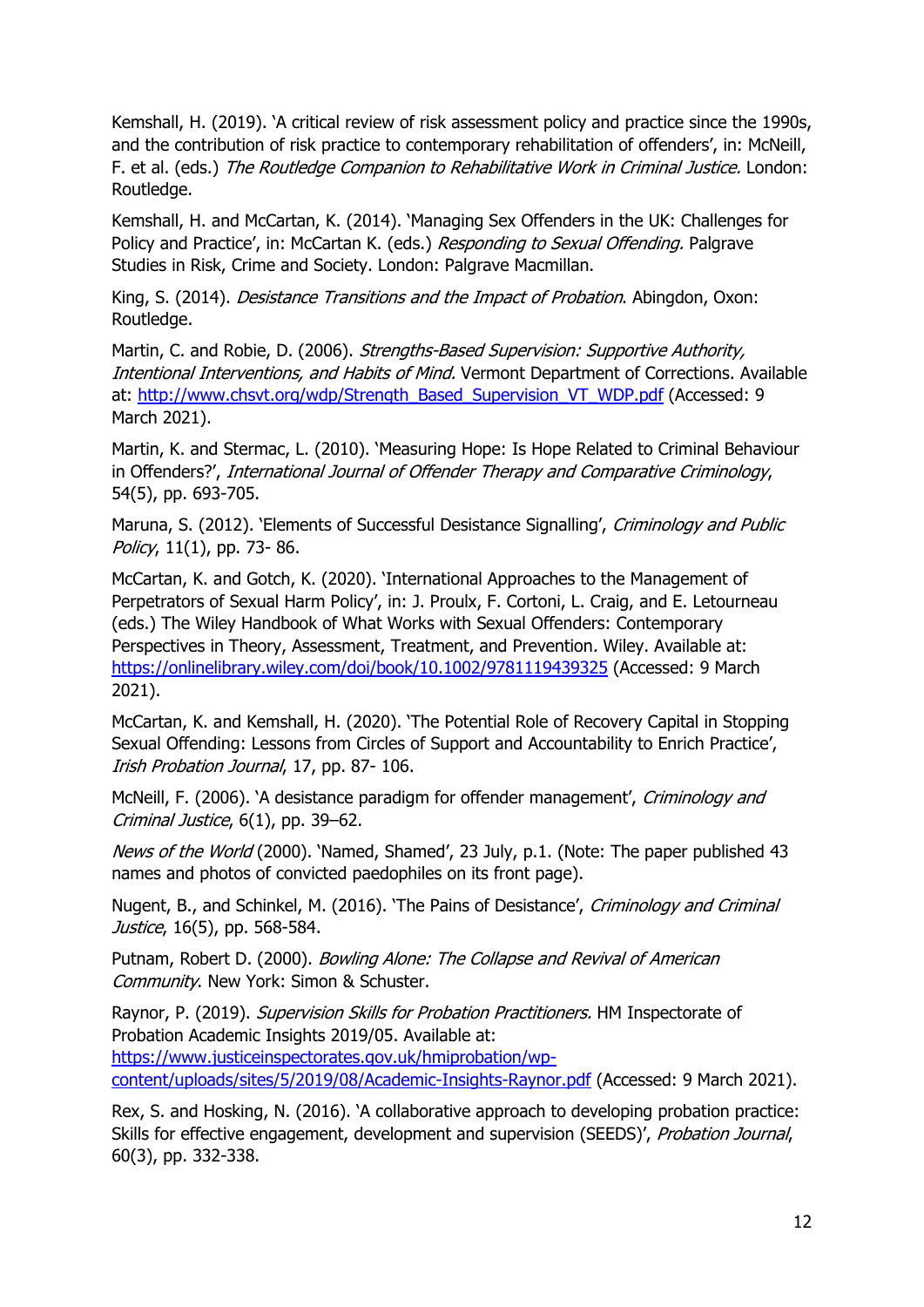Weaver, B. (2015). Offending and Desistance: The Importance of Social Relations. London: Routledge.

Weaver, B. and Barry, M. (2014). 'Risky Business? Supporting Desistance from sexual offending', in: McCartan, K. (ed.) Responding to Sexual Offending: Perceptions, Risk Management and Public Protection. Basingstoke; MacMillan Palgrave.

Weaver, A. and Weaver, B. (2016). 'An unfinished alternative: Towards a relational paradigm', in: Trotter, C., McIvor, G. and McNeill, F. (eds.) Beyond the Risk Paradigm in Criminal Justice. Basingstoke, Palgrave MacMillan.

Wolfgabreal, Y., Day, A. and Ward, T. (2014). 'The community-based supervision of offenders from a positive psychology perspective', Aggression and Violent Behaviour, 19(1), pp. 32-41.

Wood, J. and Kemshall, H. with Maguire, M., Hudson, K. and Mackenzie, G. (2007). The Operation and Experience of Multi-Agency Public Protection Arrangements (MAPPA). London: Home Office Research and Statistics Department. Available at: [https://www.dmu.ac.uk/documents/health-and-life-sciences](https://www.dmu.ac.uk/documents/health-and-life-sciences-documents/research/rdsolr1207.pdf)[documents/research/rdsolr1207.pdf](https://www.dmu.ac.uk/documents/health-and-life-sciences-documents/research/rdsolr1207.pdf) (Accessed 1 December 2020).